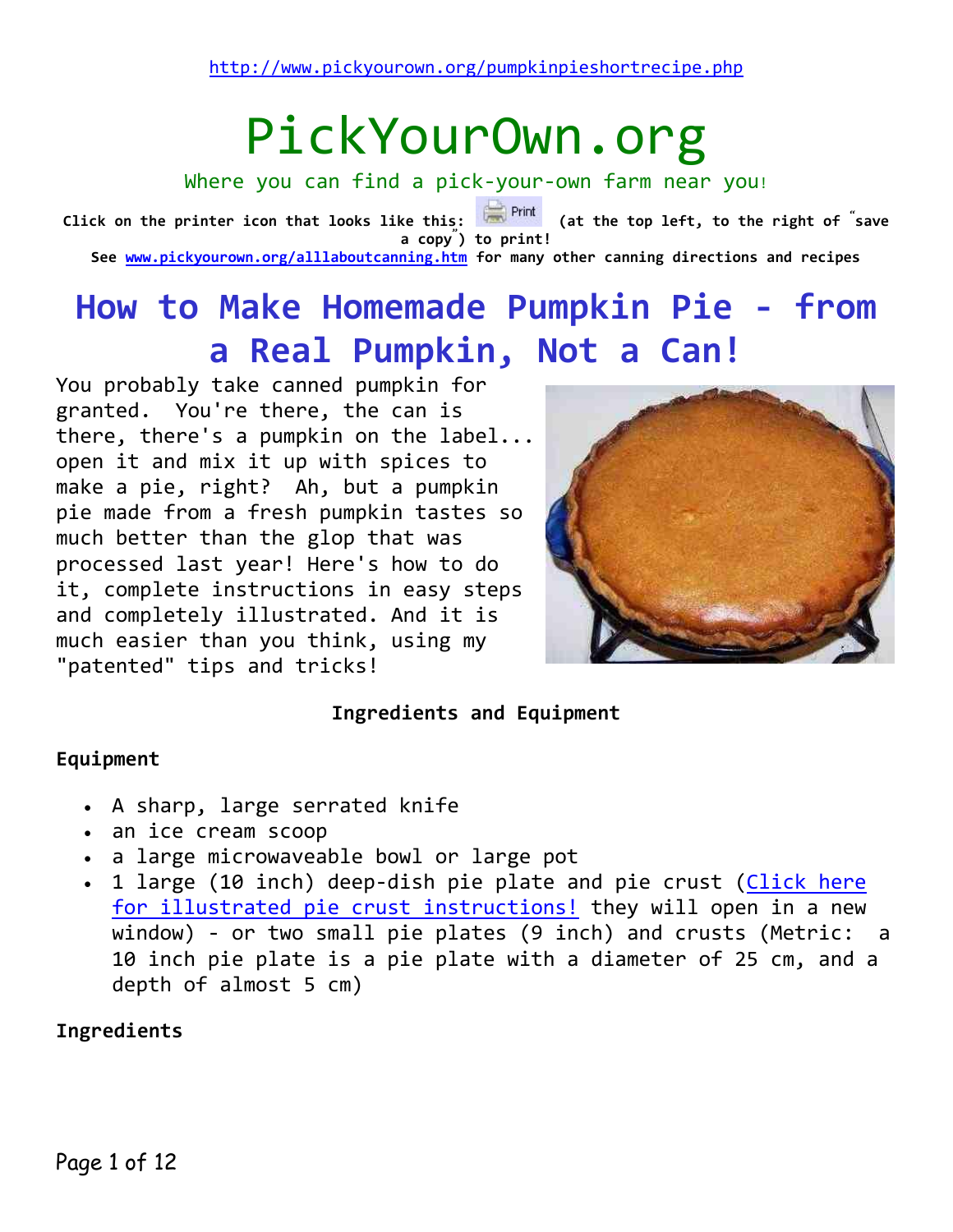- a pie pumpkin (see step 1; you can use different types of pumpkin or even a butternut squash)
- 1 cup sugar (see step 10 for alternatives) (metric: 200 grams)
- 1.5 teaspoon ground cinnamon (metric: 3.8 grams)
- 1 teaspoon ground cloves (metric: 2 grams)
- 1 teaspoon ground allspice (metric: 2 grams)
- 1/2 teaspoon ground ginger (metric: 1.25 grams)
- Optional: 1/2 teaspoon mace (which you'll find in the very old pumpkin pie recipes)
- 1/2 teaspoon of vanilla extract (optional) (metric: 20 grams)
- 1/2 teaspoon salt (optional, I don't use any)
- 4 large eggs to reduce fat and cholesterol, you may use egg whites (like "Egg Beaters) instead, and vegans may want to use Ener-G [\(see this page for more information about egg](http://www.pickyourown.org/egg-substitutes-howtomake.php)  [substitutes\)](http://www.pickyourown.org/egg-substitutes-howtomake.php)
- 3 cups pumpkin glop (ok... "sieved, cooked pumpkin") (metric: 0.7 litre)
- 1.5 cans (12oz each) of evaporated milk (I use the nonfat version) for best results. (metric: each can is about .35 liter, or about a half liter total)) **Note for the UK and Europe**: Nestle Carnation has two sizes of

cans in England: 170g and 410g - the large 410g can is 14 fl. oz. and the small 170g can is 5 fl. oz. (the same as the small can in the US). Use one of each (19 fl. oz. total) in your pie. **Other notes:**

If you can't get canned evaporated milk, make your own from nonfat dried milk and make it twice as concentrated as the directions on the box call for!

If you can't get nonfat dried milk, just use milk.

If you are lactose-intolerant, use lactose-free milk or soy milk. One visitor tried fresh whipping cream (unwhipped) and reported the pie "turned out wonderful! " Another suggests using coconut milk, if you are allergic to dairy.

**Note:** if you do not have cinnamon, cloves, allspice and ginger, you can substitute 3 teaspoons of "pumpkin pie spice". It's not exactly the same, but it will do.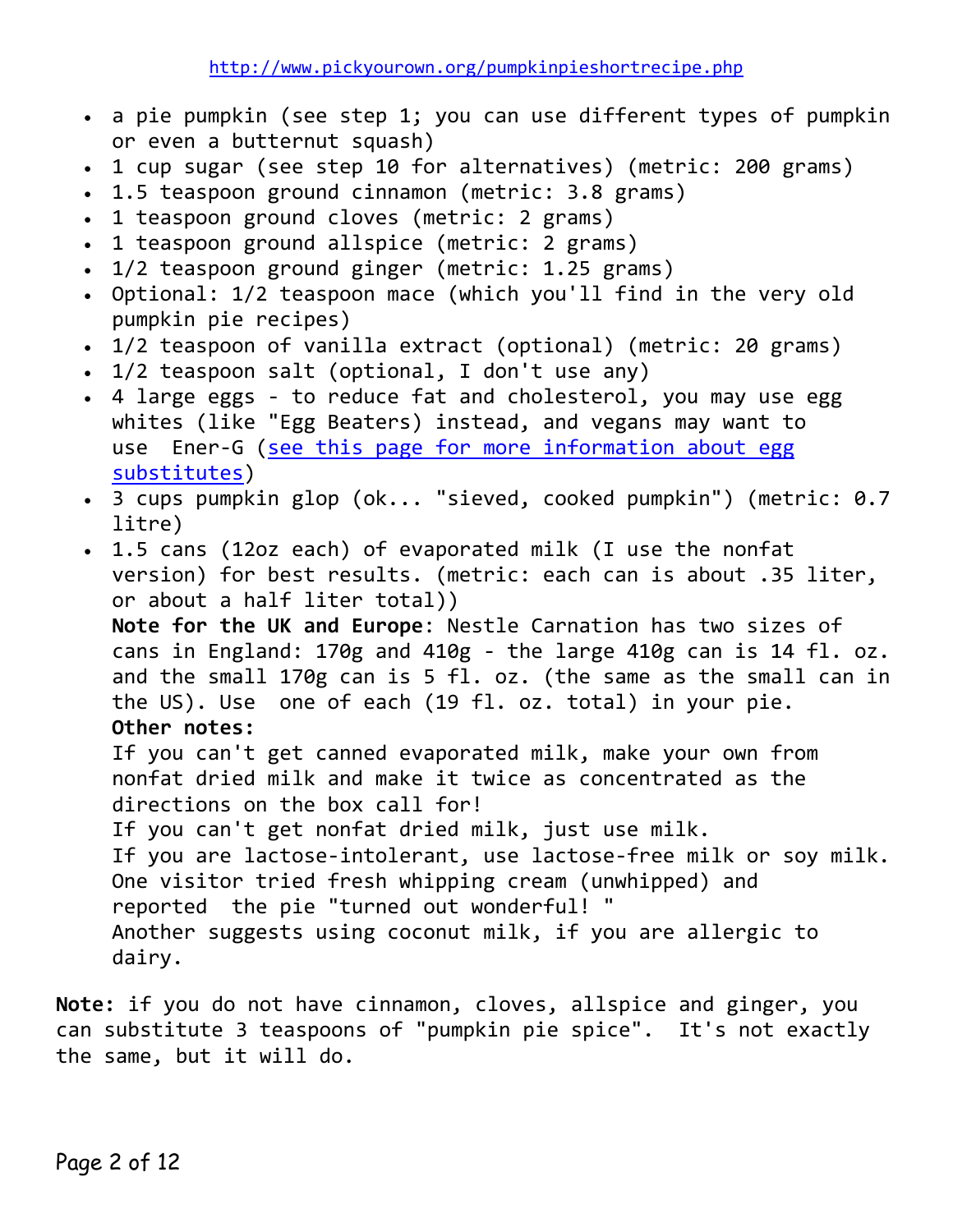**Note:** If you can't get evaporated milk, you can substitute nonfat dried milk - make it twice as concentrated as the directions on the box say to reconstitute it. It won't be the same as evaporated milk, but it ought to come close.

### **Directions for Making Pumpkin Pie from Scratch**

**Yield:** It really depends on the size of the pumpkin and the size of your pie plate. If you use a 6" pie pumpkin and a full deep dish 9" pie plate, then it should fill that pie to the brim and maybe have enough extra for either a small (4 inch) shallow pie (or a crustless pie - see step 11).

**Some people manage to make 2 full pies, especially if they use shallow pie plates and/or 8 inch pie plates.**

### **Recipe and Directions**

Yield: One 9-inch deep dish pie or two 8-inch shallow pies



### **Step 1 - Get your pie pumpkin**

"Pie pumpkins" are smaller, sweeter, less grainy textured pumpkins than the usual jack-o-lantern types. Grocery stores usually carry them in late September through December in the U.S. In some parts of the country, they are also called sugar pumpkins or even "cheese pumpkins". Go figure that one. Note: the Libby's can of cooked pumpkin is just there for reference  $\overline{\phantom{a}}$  - it is the small can, so that gives you

an idea of the size of a typical pie pumpkin. They're only about 6 to 8 inches in diameter (about 20 to 24 inches in circumference). **TIP:** If you're in a pinch and can't find a pie pumpkin, here's a tip: butternut squash taste almost the same! Commercial canned pumpkin is from a variety of butternut, not true pumpkins! If you insist on using a regular Jack O' Lantern type pumpkin, you may need to add about 25% more sugar and run the cooked pumpkin through a blender or food processor to help smooth it out.

Page 3 of 12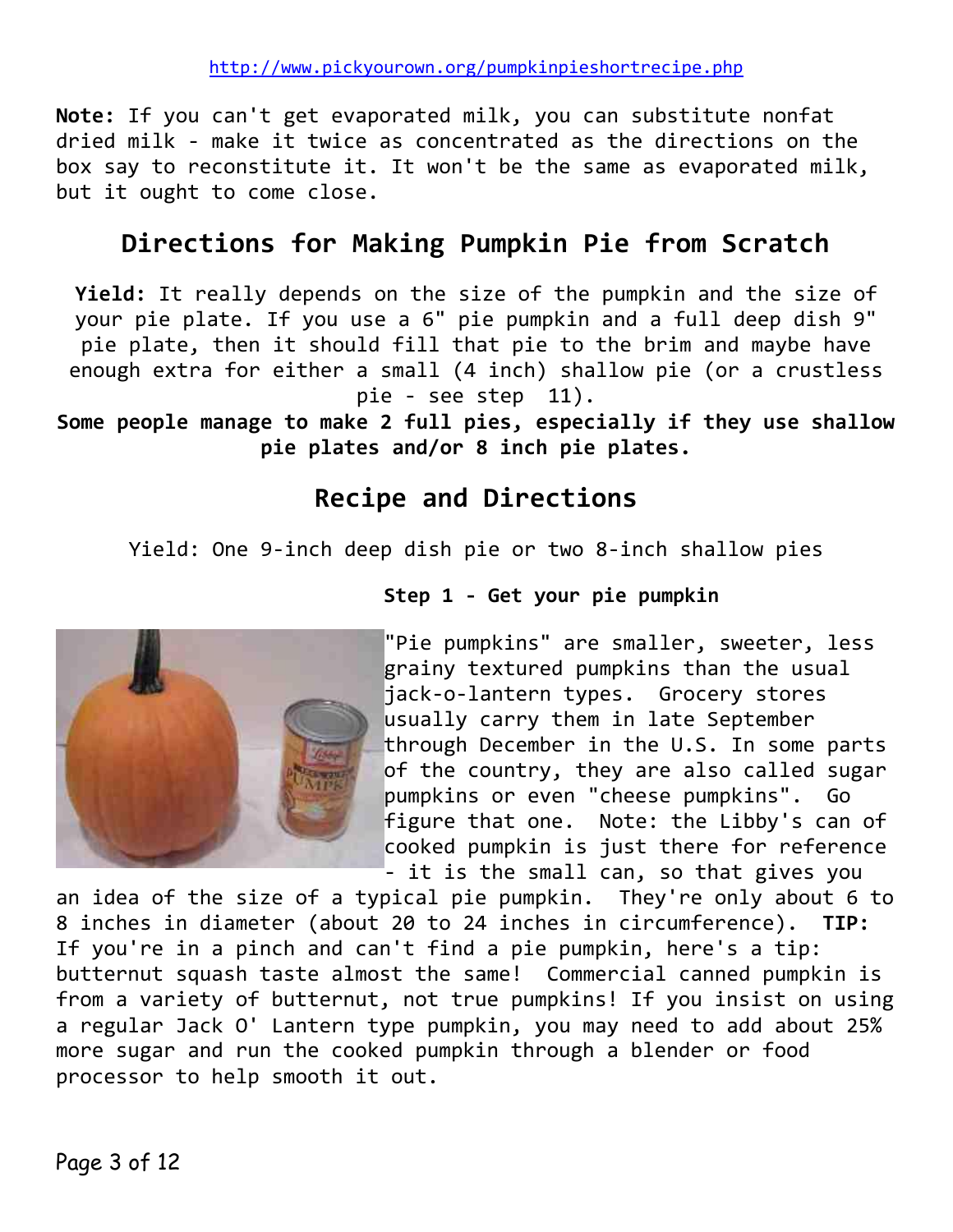Just like selecting any squash, look for one that is firm, no bruises or soft spots, and a good orange color. One 6" pie pumpkin usually makes one 10 inch deep dish pie *and a bit extra*; or two 9 inch shallow pies! If you have extra goop, you can always pour it into greased baking pans and make a crustless mini pie with the excess (and the cooked pies do freeze well!)

If you live in the Far East (Thailand, Japan, Korea, Hong Kong, etc.) and cannot get a pumpkin or a butternut squash, I'm told that Japanese pumpkins make a great substitute. Just cube the meat into small cubes and steam them for 35 minutes. The rest of the preparation is the same and I'm told the taste is great.

### **Step 2 - Prepare the pumpkin for cooking**

Wash the exterior of the pumpkin in cool or warm water, no soap.

Cut the pumpkin in half. A serrated knife and a sawing motion works best a smooth knife is more likely to slip and hurt you! A visitor suggests using a hand saw.



### **Step 3 - Scoop out the seeds...**

And scrape the insides. You want to get out that stringy, dangly stuff that coats the inside surface. I find a heavy ice cream scoop works great for this.

Note: SAVE THE SEEDS:

The seeds can be used either to plant pumpkins next year, or roasted to eat this year! Place them in a bowl of water and rub them between your hands. then pick out the orange buts (throw that away) and drain off the water. Spread them out on a clean towel or paper

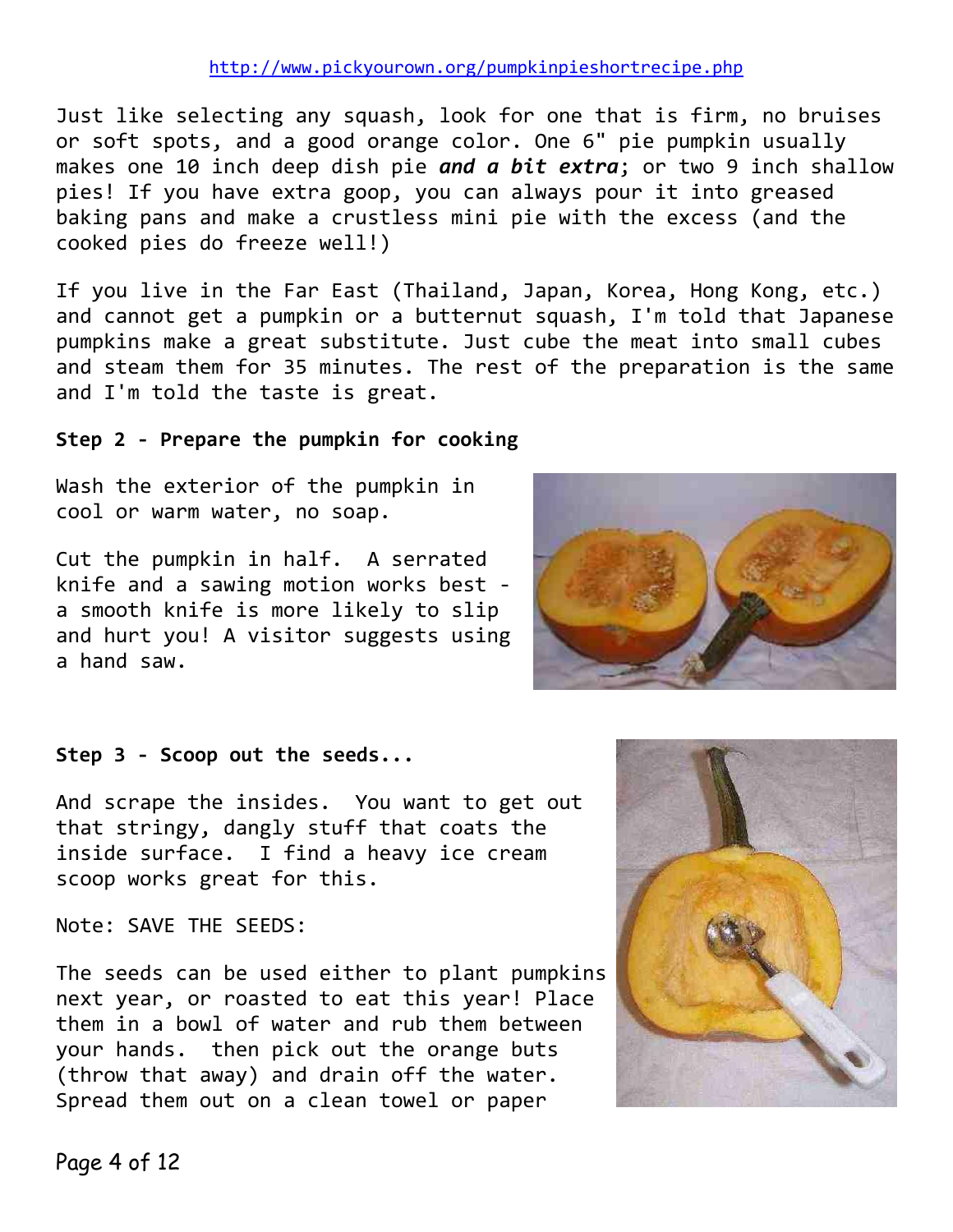towel to dry and they're ready to save for next year's planting or roast. **[Click here for roasting instructions!](http://www.pickyourown.org/pumpkinseeds.php)** (opens in a new window)

**Step 4 - Cooking the pumpkin**

There are several ways to cook the pumpkin; just choose use your preferred method. Most people have microwaves and a stove, so I'll describe both of those methods here. But others make good arguments in favor of using a pressure cooker or baking in the oven. At the end of this document, I've included alternative instructions to replace step 4, if you'd rather use a different method.

### **Method 1 - Bake in the oven**

You can also bake the prepared pumpkin in the oven, just like a butternut squash. This method takes the longest. Basically, you cut and scoop out the pumpkin as for the other methods, place it cut side down into a covered oven container. Cover the ovenproof container (with a lid), and pop it in an 350 F (165 C) oven. It normally takes about 45 minutes to 90 minutes (it can vary a lot!); just test it periodically by sticking it with a fork to see if it is soft!





### **Method 2 - Steam on the stovetop**

You can also cook it on the stovetop; it takes about the same length of time in a steamer (20 to 30 minutes). I use a double pot steamer, but you could use an ordinary large pot with a steamer basket inside it!: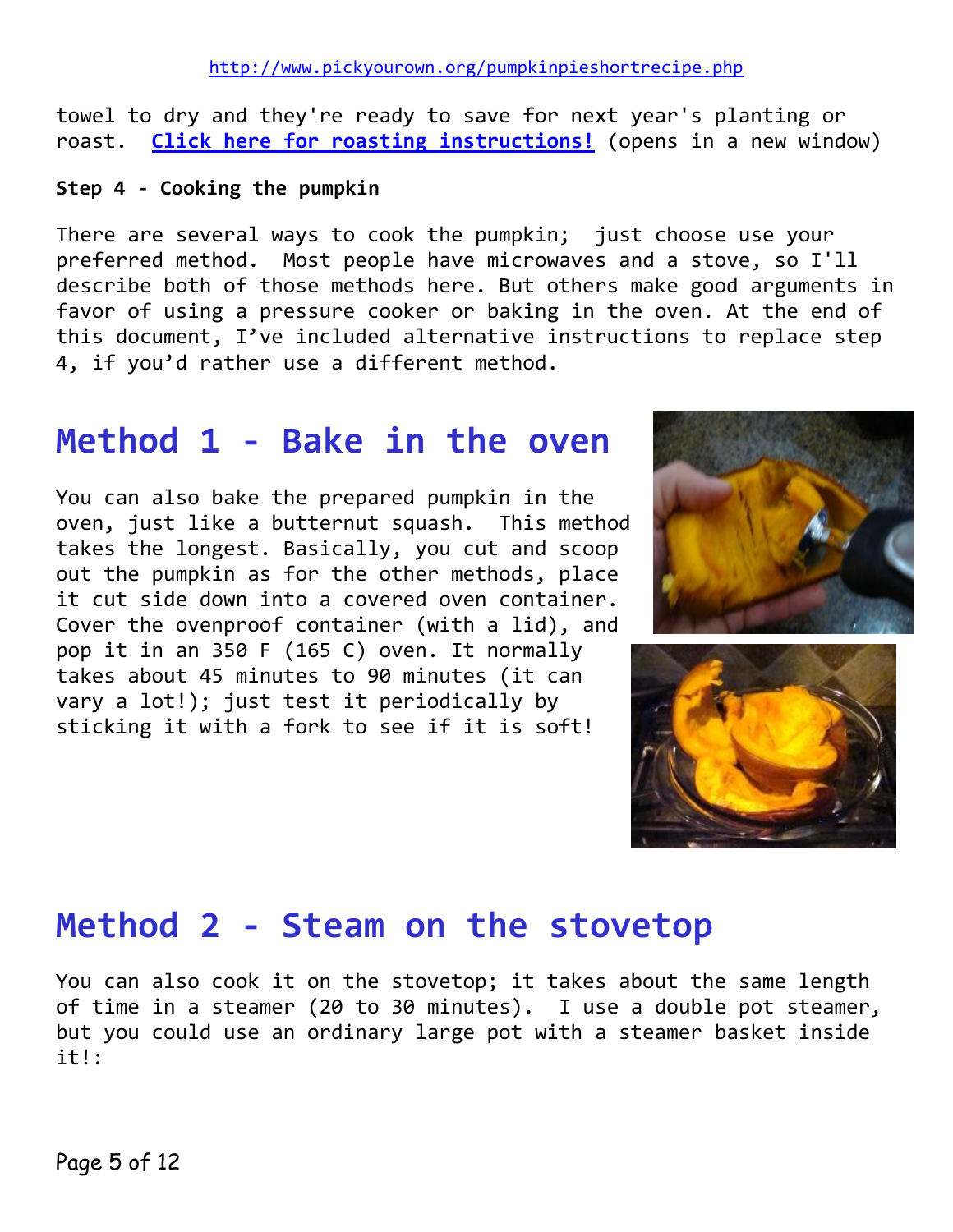





# **Method 3 - Put it in a microwaveable bowl**

Remove the stem, and put the pumpkin into a microwaveable. You may need to cut the pumpkin further to make it fit. The fewer the number of pieces, the easier it will to scoop out the cooked pumpkin afterwards.

Put a couple of inches of water in the bowl, cover it, and put in the microwave. I cook it on high until it is soft. That may take 20 minutes or



more, so like anything else, try 15 minutes, see how much it is softened, then do 5 minute increments until it is soft

**Cook the pumpkin until it is soft**

Whichever method you use, cook the pumpkin until it is soft and will separate from the skin.

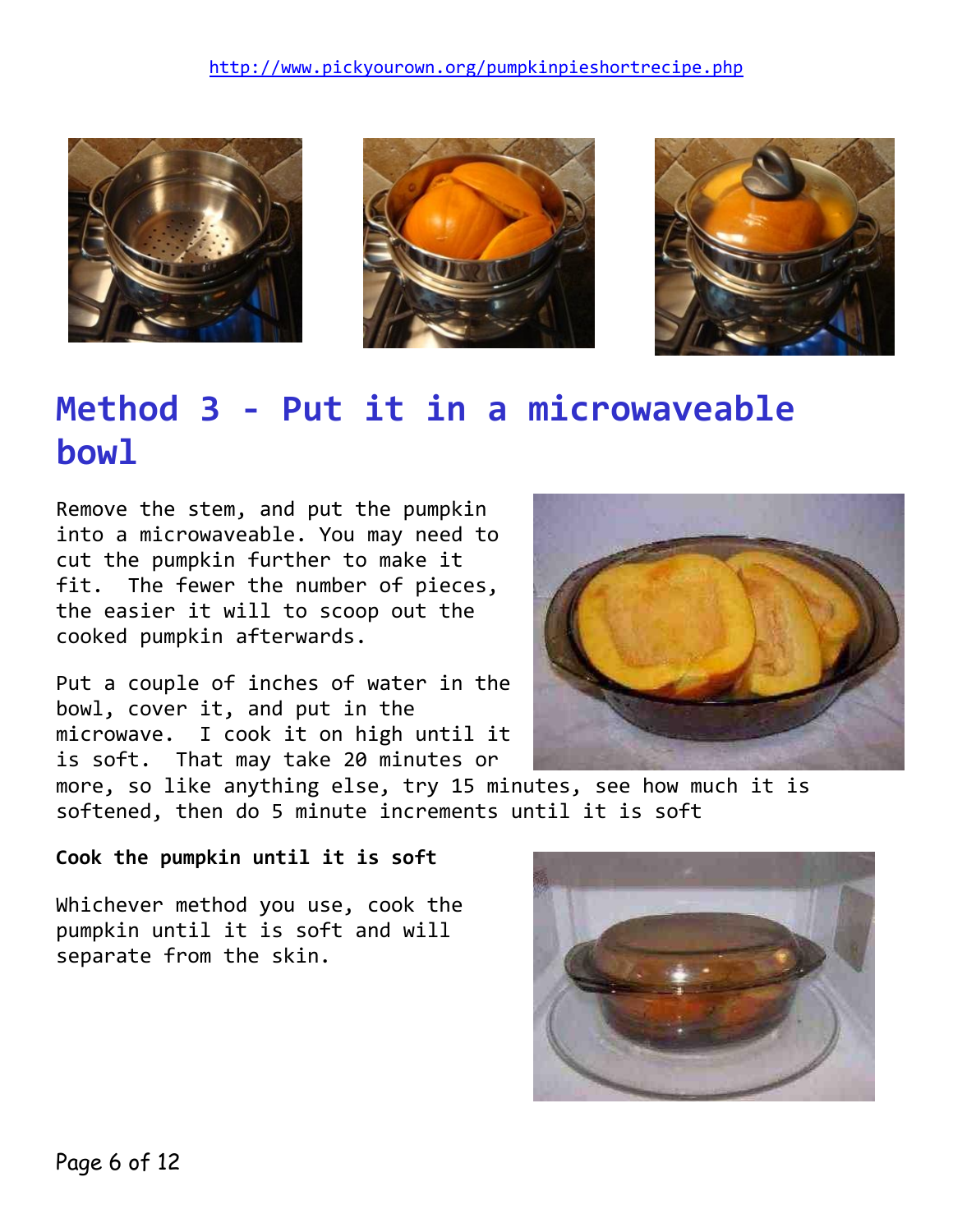### **Step 5 - Scoop out the cooked pumpkin**

Whether you cook the pumpkin on the stove, microwave, or even the oven, once it is cooked until it is soft, it is easy to scoop out the guts with a broad, smooth spoon, (such as a tablespoon). Use the spoon to gently lift and scoop the cooked pumpkin out of the skin. It should separate easily an in fairly large chucks, if the pumpkin is cooked enough.





Many times the

skin or rind will simply lift off with your fingers (see the photo at left) . I'll bet you didn't realize making your own pumpkin glop... err, "puree" was this easy!

Note: there are many varieties of pumpkin and some make better pies that other (due to sugar content, flavor, texture and water content. Drier, sweeter, fine-grained pies; the small (8" across) ones called "pie pumpkins" are best.

## **Watery pumpkin?**

If your pumpkin puree has standing, free water, you may want to let it sit for 30 minutes and then pour off any free water. That will help prevent you pie from being too watery! Beyond, that, I have not found that the water makes a difference - **I wouldn't be TOO concerned about it! The recipe accounts for the liquid!**

**Tip on using the liquid: A visitor writes on November 26, 2009:** "Any suggestions or use for the pumpkin juice left over after draining the cooked pumpkin? I keep thinking there must be some good use - maybe soup or in cookies or something?"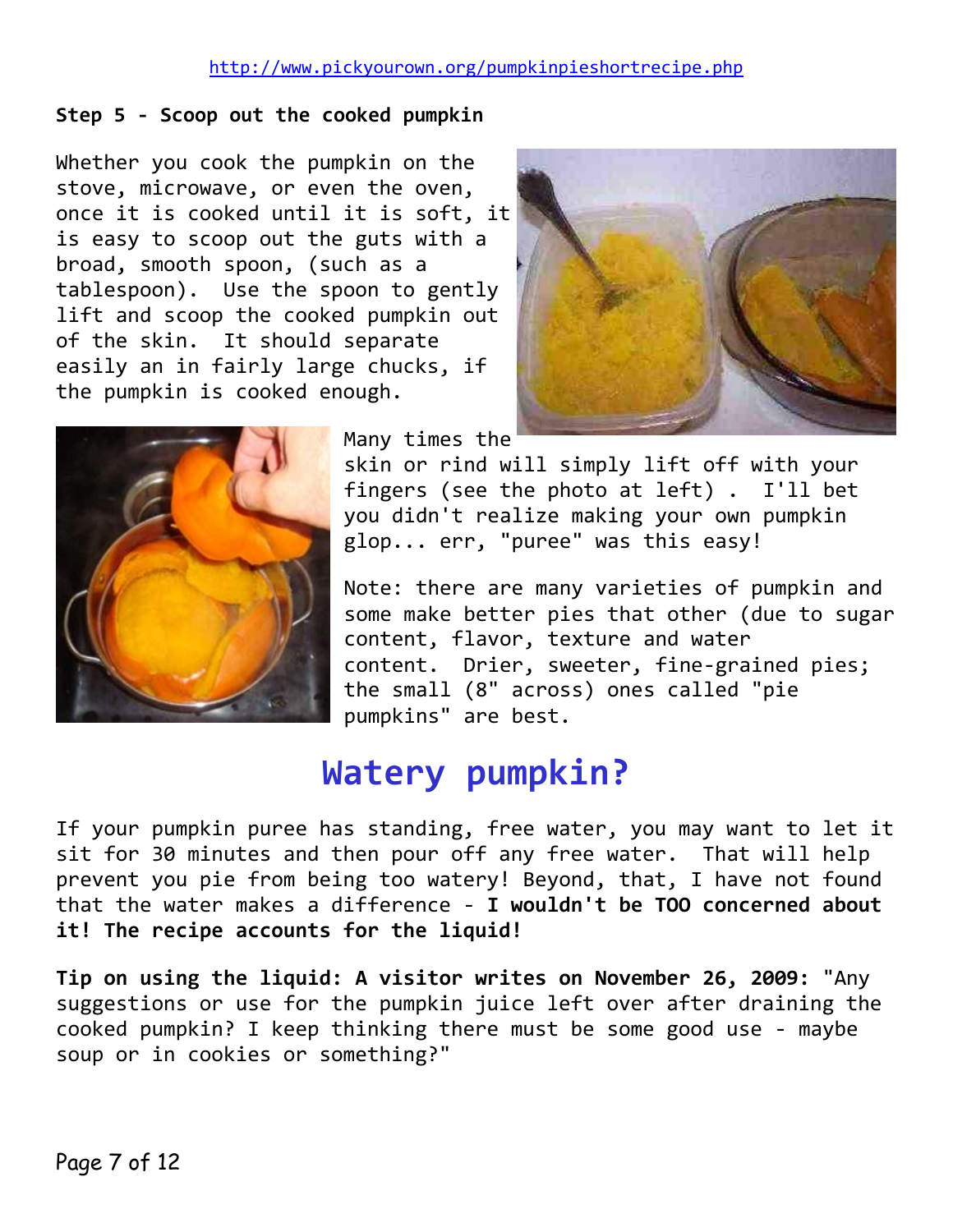Yes! You can use the liquid as a replacement for water, and in some cases, milk, in recipes, like soups, cookies, breads, muffins and even pancakes and waffles, where it adds a very nice flavor!

**Tip from a visitor:** "I make my own pumpkin pies from scratch all the time. To eliminate watery pumpkin I strain my pureed pumpkin through a cloth overnight. If I use frozen pumpkin I do the same again as it thaws out. It works great and my pies cook beautifully."

Another visitor reported success using coffee filters in a sieve to drain out excess water.

Again, don't go to great lengths to remove water; the recipe accounts for the fact that fresh pumpkin is more watery than canned!

### **Step 6 - Puree the pumpkin**

To get a nice, smooth consistency, I use a Pillsbury hand blender. By blending it, you give the pie a smooth, satiny texture; rather than the rough graininess that is typical of cooked squashes.

A regular blender works, too (unless you made a few frozen daiquiris and drank them first..). Or a food processor or even just a hand mixer with time and patience.



With the hand blender, it just takes 2 or 3 minutes!

Another visitor says using a food mill, like a Foley Food Mill, with a fine screen, accomplishes the blending/pureeing very well, too!

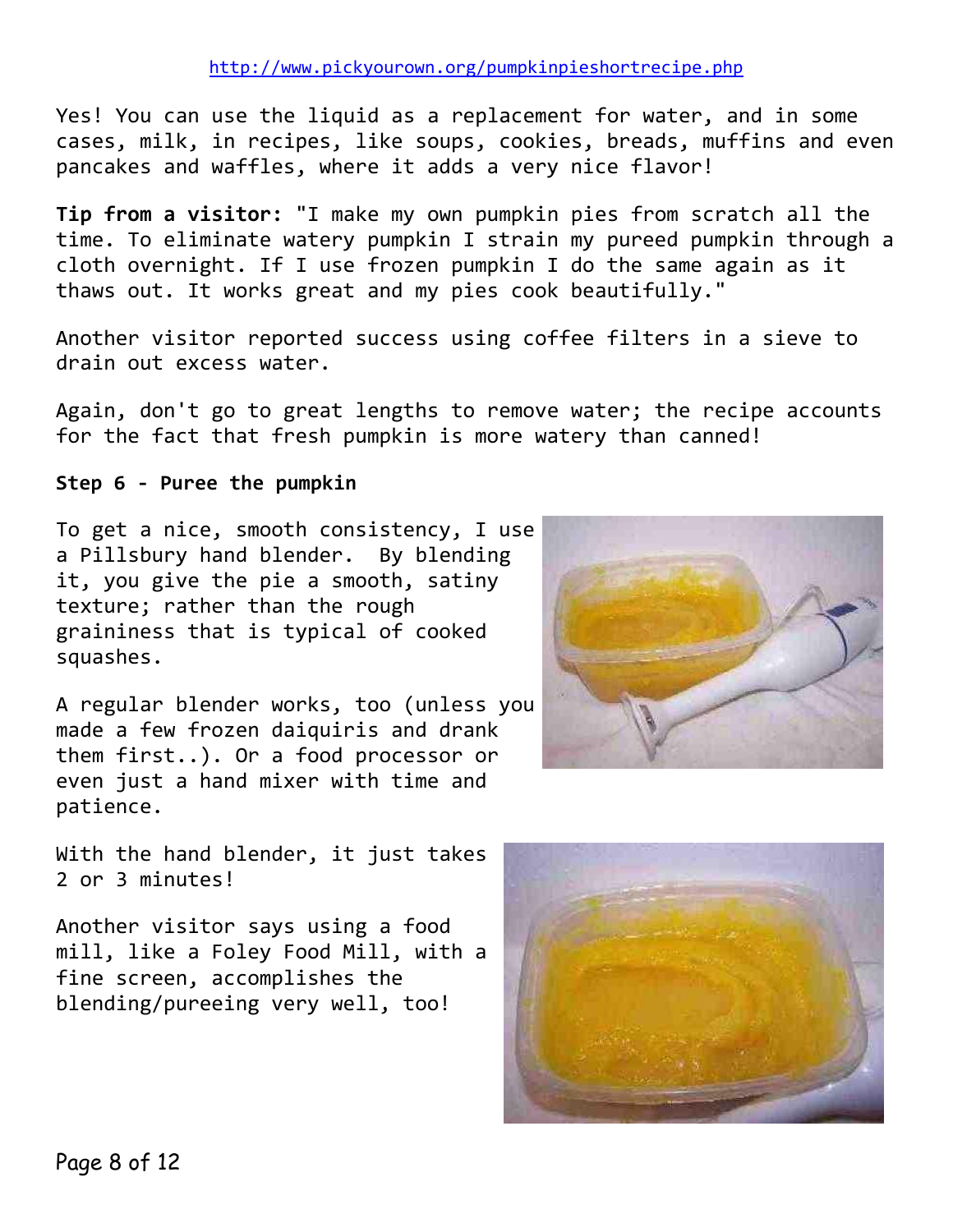### **Step 7 - Done with the pumpkin!**

The pumpkin is now cooked and ready for the pie recipe. Get the frozen daiquiris out from step 6 and take a break! :)

Note: **You may freeze the puree** or pie filling to use it later! Just use a freezer bag or other container to exclude as much air as possible. It should last a year or more in a deep freezer On the other hand, you may NOT "can" it: [See this page for the safety](http://www.pumpkinpatchesandmore.org/pumpkinprecautions.php)  [reasons why you shouldn't can it.\)](http://www.pumpkinpatchesandmore.org/pumpkinprecautions.php)

### **Step 8 - Make the pie crust**

Yes, I know there are ready-made pie crusts in the frozen section at the store, but they really are bland and doughy. A flaky crust is easy to make! Again, note that unless you use large, deep dish pie plates, you may have enough for 2 pies.

It is also time to start preheating the oven. Turn it on and set it to 425 F (210 C, for those in Europe)

### [Click here for illustrated pie crust instructions!](http://www.pickyourown.org/piecrust.php) (it will open in a new window)

### **Step 9 - Mix the pie contents**

All the hard work is behind you! Here's where it gets really easy. If you start with a fresh 8" pie pumpkin, you will get about 3 cups of cooked, mashed pumpkin. The right amount of ingredients for this is as follows:

- 1 cup sugar or 1 cup Stevia, my preference (or if you prefer, Splenda), or 3/4 cup honey (honey may make a heavier pie, though)
- 1.5 teaspoon ground cinnamon
- 1 teaspoon ground cloves
- 1 teaspoon ground allspice
- one half teaspoon ground ginger
- one half teaspoon salt (optional, I don't use any)

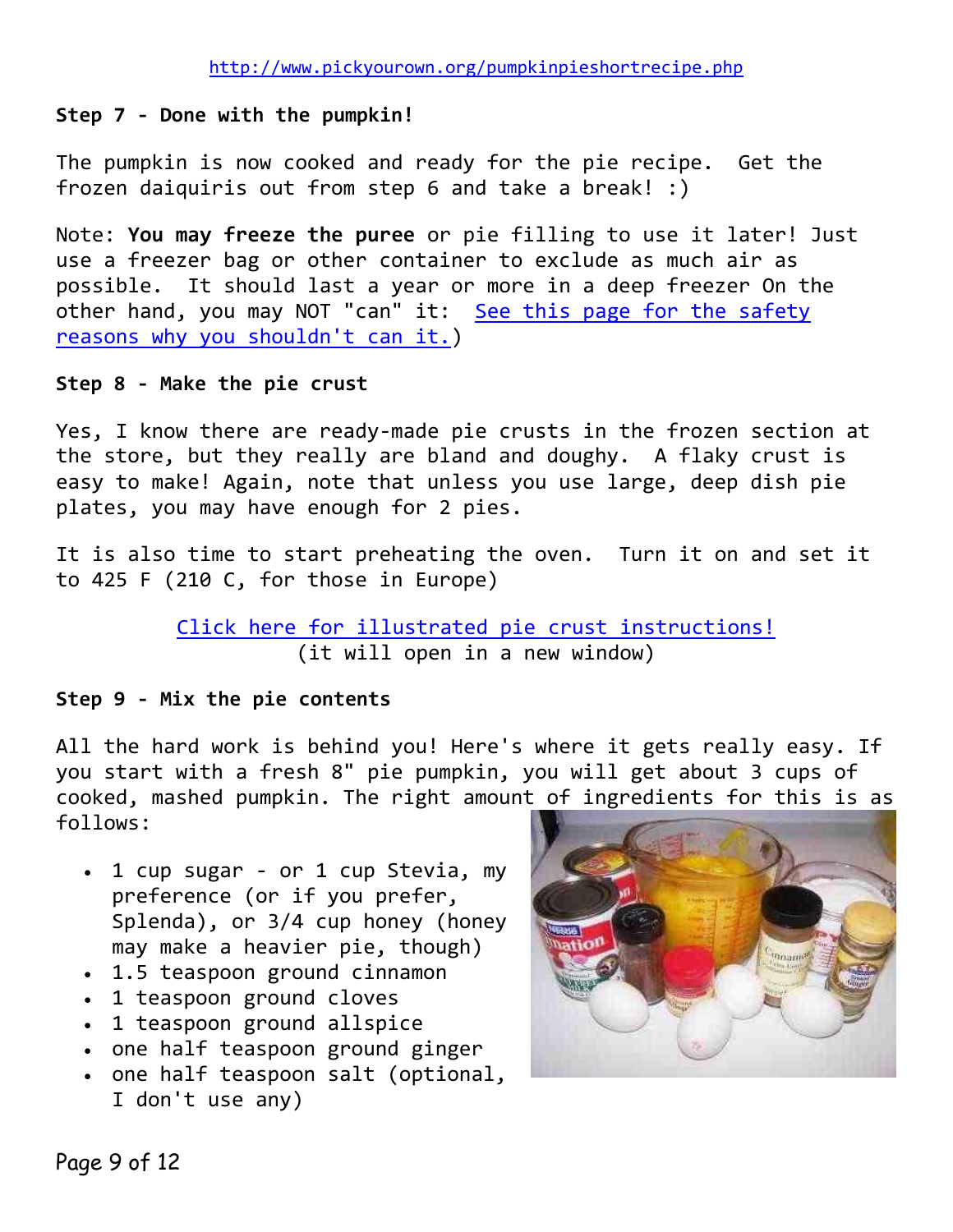- 4 large eggs
- 3 cups pumpkin glop (ok... "sieved, cooked pumpkin")
- 1.5 cans (12oz each) of evaporated milk (I use the nonfat version) (note for those in France: evaporated milk in France is called "lait concentre'"; "lait evapore'" is powder)
- 1/2 teaspoon of vanilla extract (**optional**) (metric: 20 grams)

Mix well using a hand blender or mixer.

**Note:** You may substitute 4 teaspoons of "pumpkin pie spice" instead of the cinnamon, cloves, allspice and ginger. But I think you get better results with the separate spices.

**Note:** The vast majority of people tell me this is the best pumpkin pie they've ever had. It's light and fluffy - however... if you want a heavy, more dense pie, use 3 eggs instead of 4 and 1 can of evaporated milk instead of 1.5)

### **Step 10 - Pour into the pie crust**

Some people like to bake the pie crust in the oven for 3 minutes before filling it. I don't and the pies turn out great! I like a deep, full pie, so I fill it right up to about one quarter to one half inch from the very top.

Don't be surprised if the mixture is very runny! It may start as a soupy liquid, but it will firm up nicely in the oven! Note: the pie crust is brown because I used whole wheat flour! Tastes the same, but is healthier.

**TIP:** If you put the empty pie crust on your oven rack, with the rack slid partially out, you can fill it there and avoid making a mess while carrying the pie to the oven!



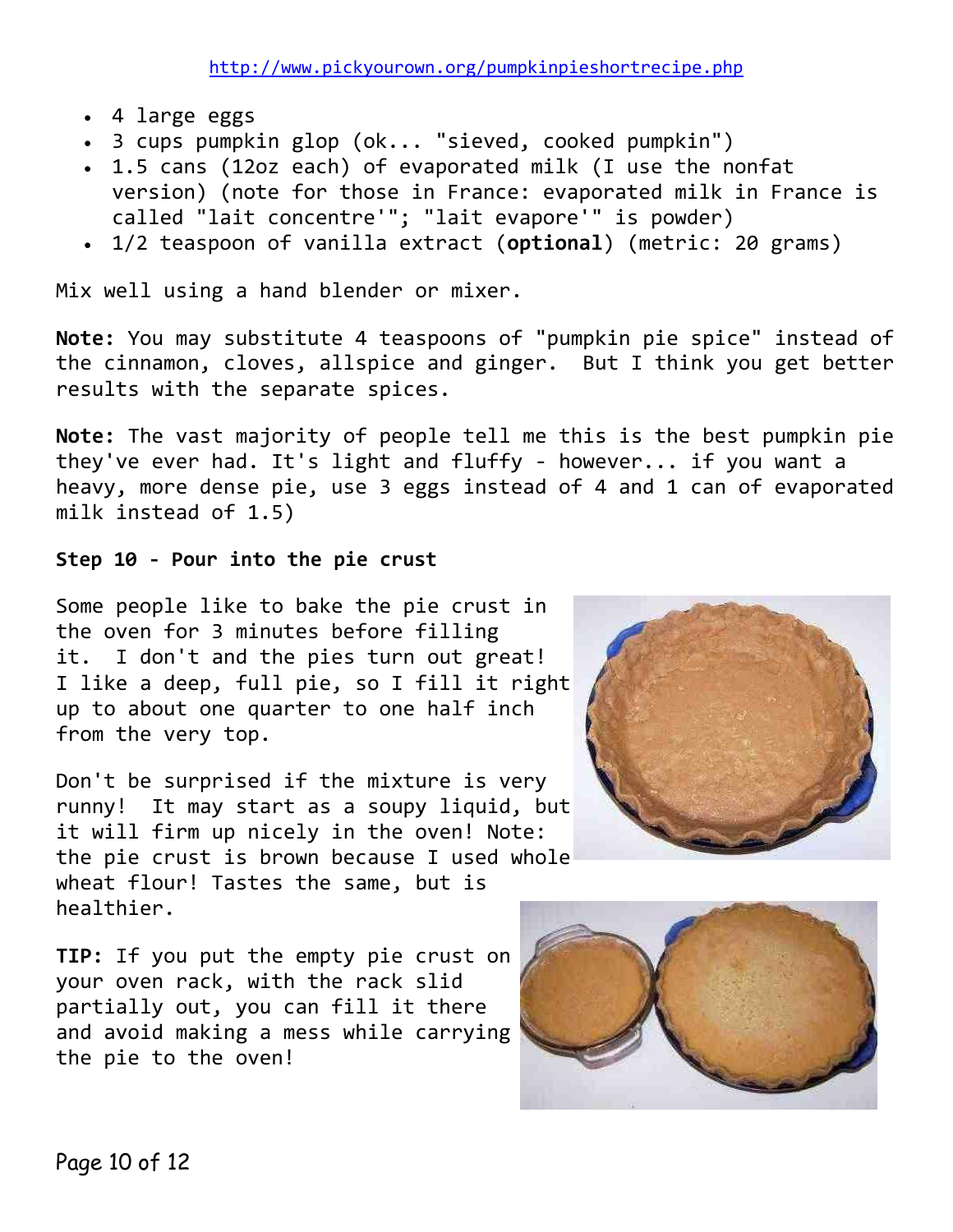**TIP: What do you do if you end up with more filling than will fit in your pie crust(s)?** Easy! Of course, you can make another, smaller pie crust and fill a small pie pan... or just grease any baking dish, of a size that the extra filling will fill to a depth of about 2 inches (see the photo at right), and pour the extra filling in.. then bake it. It will be a crustless pumpkin pie that kids especially love! You can also use it in making [pumpkin muffins](http://www.pickyourown.org/pumpkinpie.php#pumpkinmuffins) or [pumpkin bread!](http://www.pickyourown.org/pumpkinbread.php)

**TIP:** You may want to cover the exposed edges of the crust with strips of aluminum foil to prevent them from burning! Some people make their own crust cover by cutting the rim off of a disposable aluminum pie pan!

**Step 11 - Bake the pie**

Bake at 425 F (210 C ) for the first 15 minutes, then turn the temperature down to 350 F ( 175 C ) and bake another 45 to 60 minutes, until a clean knife inserted into the center comes out clean.



Here is the finished pie, right out of the oven:

I use a blunt table knife to test the pie. The one at left has already been stuck in the pie, and you see it comes out pretty clean, when the pie is done.



**Step 12 - Cool the pie**

And enjoy! Warm or chilled, with whipped cream , ice cream or nothing at all - it's great!



You can even freeze the pie after cooking it. I just lay a piece of plastic wrap (cling film) tight on the pie, after it cools down, then pop it in the freezer.